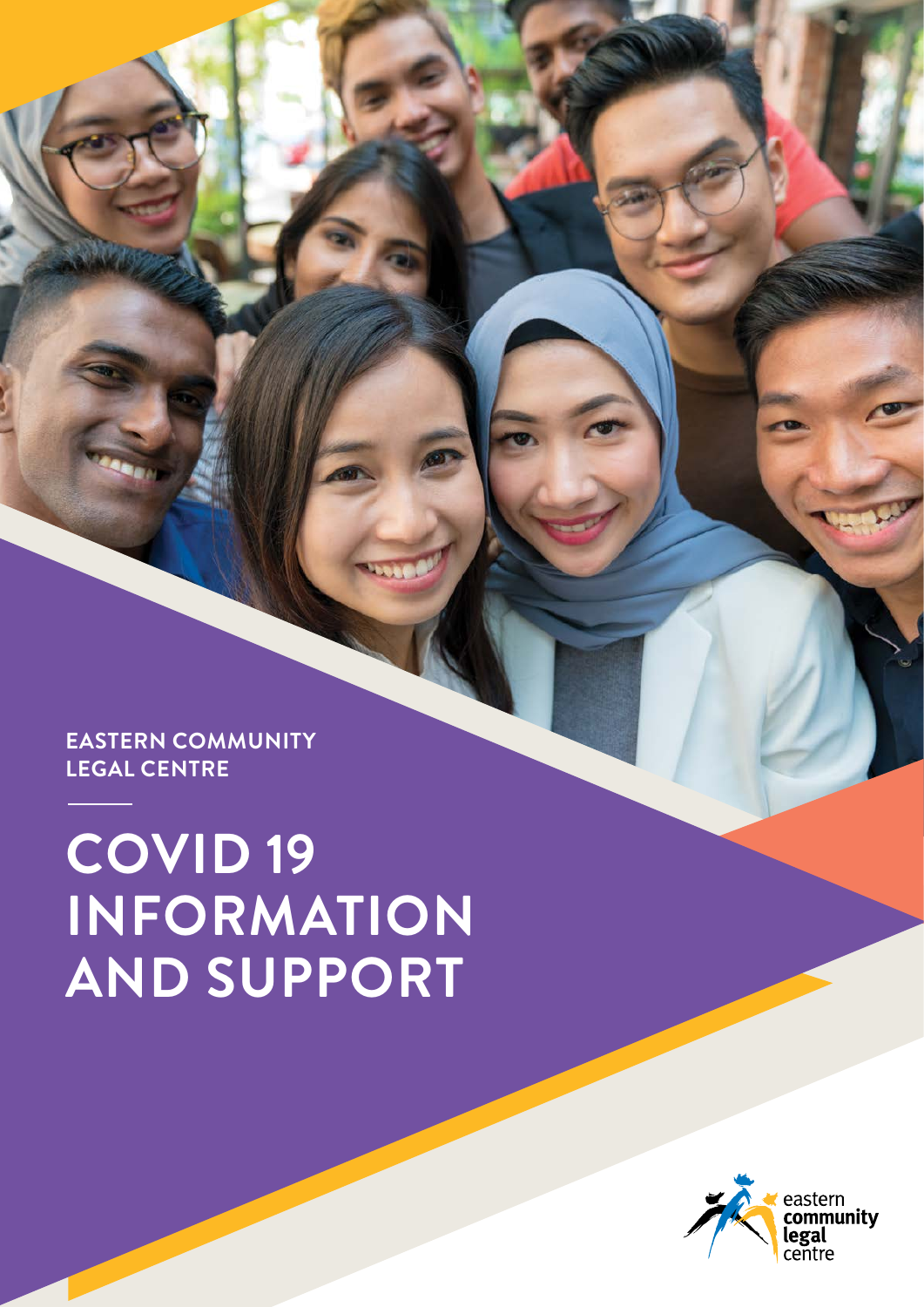

# **CONTENTS**



PAGE 2 General Information and Health Resources



PAGE 4 Financial Support



PAGE<sub>7</sub> Worker's Rights and Tenancy Issues



PAGE 8 List of Organisations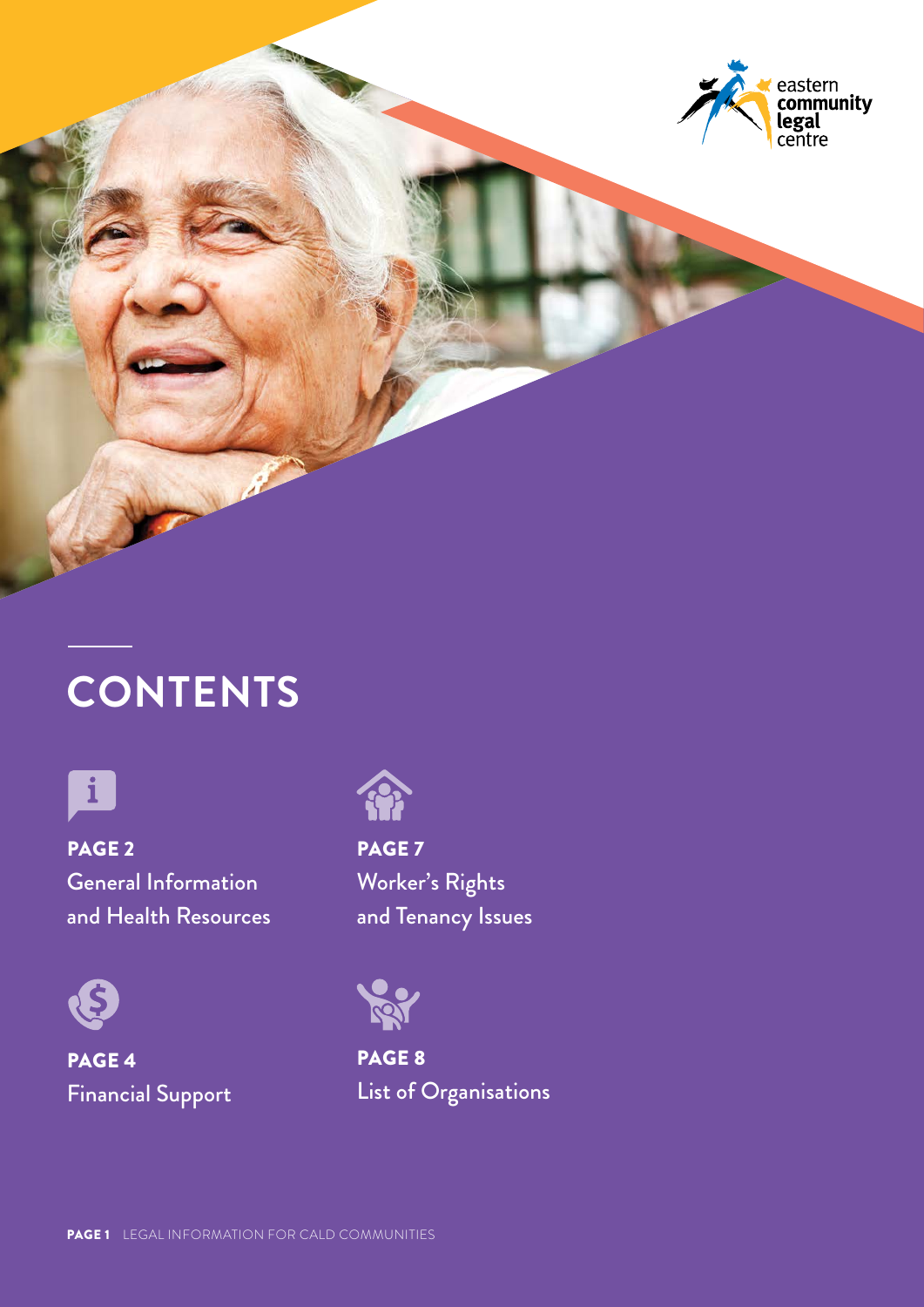**GENERAL INFORMATION AND HEALTH RESOURCES**

**GENERAL INFORMATION AND HEALTH RESOURCES** 

## **GENERAL INFORMATION AND HEALTH RESOURCES**

**National Coronavirus Helpline – Call 1800 020 080 for Government information on COVID-19 (available 24/7).** 

**Victorian Coronavirus Hotline – Call 1800 675 398 for all COVID-19 related questions and issues. (available 24/7).**

**COVID-19 Latest Updates and [Frequently Asked Questions](https://www.dhhs.vic.gov.au/coronavirus)**

#### **COVID-19 [health advice](https://www.health.gov.au/news/health-alerts/novel-coronavirus-2019-ncov-health-alert)**

**Box Hill Hospital COVID-19 [Screening Clinic](https://redcap.easternhealth.org.au/surveys/)** - A screening clinic has been set up in the Transit Lounge area of Box Hill Hospital (accessible via Thames St) and is open from 10am to 8pm daily. If someone has mild symptoms they can first call Infection Prevention and Control for advice on **03 9895 3764**, or complete the e-screening survey **[here:](https://redcap.easternhealth.org.au/surveys/)** (the code is R44XXAYK4). After completing the survey, respondents will receive an email or phone call informing them whether they need to go to hospital.

**COVID-19 [visual resources:](https://www.healthdirect.gov.au/coronavirus-covid-19-in-pictures)** A selection of helpful images and videos provided by health direct - Australian health advice.

**The Family Relationship Advice Line – PH: 1800 050 321.** A free and confidential telephone service that helps families affected by relationship or separation issues.

**[Headspace \(](https://headspace.org.au/young-people/how-to-cope-with-stress-related-to-covid-19/)PH: 1800 650 890)** has developed a resource to help young people affected by the stress of COVID-19.

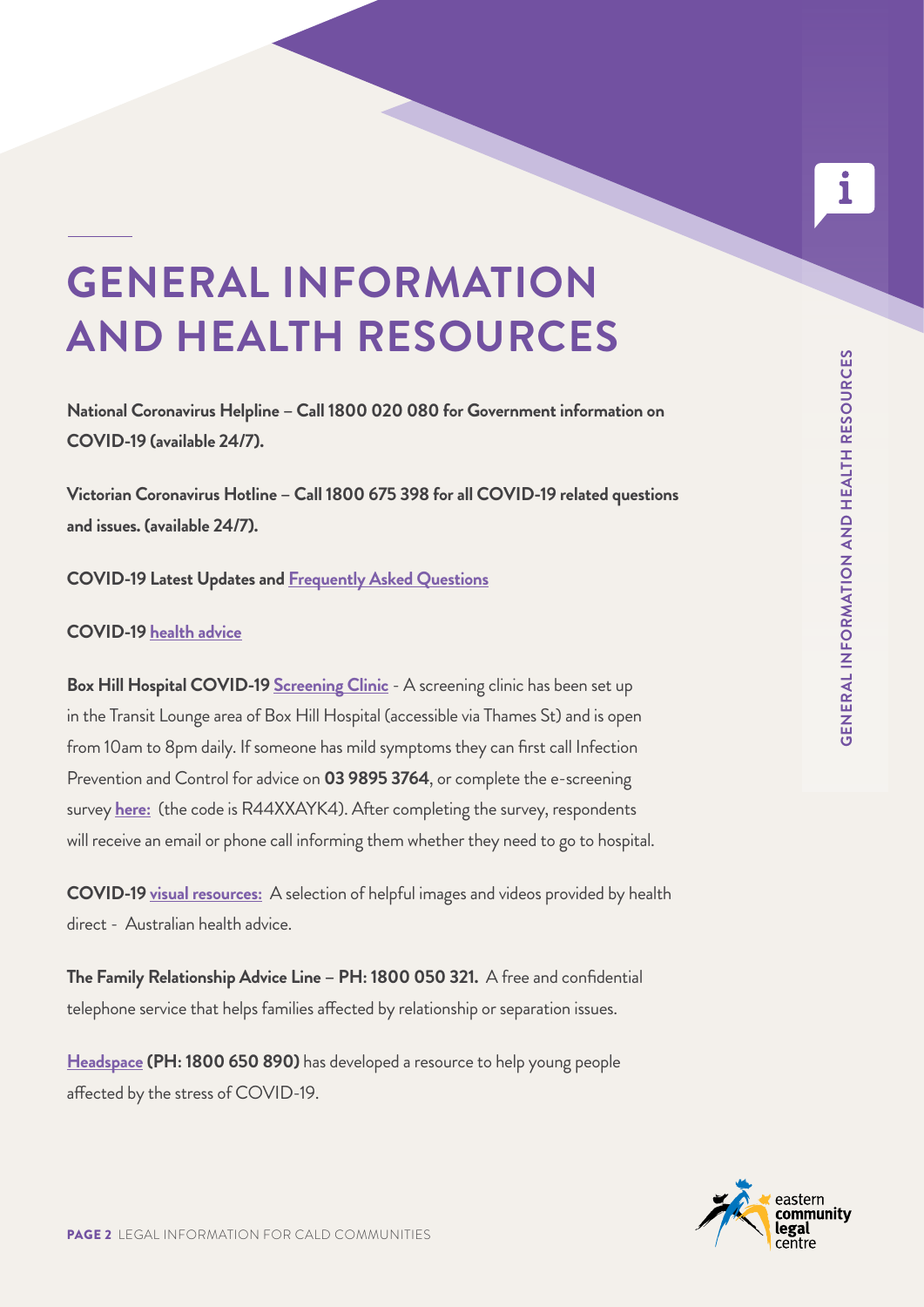**GENERAL INFORMATION AND HEALTH RESOURCES**

**GENERAL INFORMATION AND HEALTH RESOURCES** 

## **GENERAL INFORMATION AND HEALTH RESOURCES**

#### COUNSELLING:

(All services listed below are free, confidential, and available 24 hours a day, 7 days a week)

**Lifeline - 13 11 14** or **[lifeline.org.au](https://www.lifeline.org.au) Beyond Blue - 1300 224 636** or **[beyondblue.org.au](www.beyondblue.org.au) Suicide Call Back Service - 1300 659 467** or **[suicidecallbackservice.org.au](www.suicidecallbackservice.org.au) Kids Helpline - 1800 55 1800** or **[kidshelpline.com.au](www.kidshelpline.com.au)**

#### REFUGEE AND MIGRANT-SPECIFIC MENTAL HEALTH SUPPORT:

**[Victorian Refugee Health Network](https://refugeehealthnetwork.org.au/refer/mental-health-services/) [The Royal Children's Hospital Immigrant Health Service](https://www.rch.org.au/immigranthealth/clinical/Mental_health/) [South East Melbourne Primary Health Network](https://www.semphn.org.au/resources/mental-health.html)**

#### COVID-19 TRANSLATED RESOURCES:

**[Settlement Council of Australia](http://scoa.org.au/category/sector-collaboration/sector-updates/) [SBS](https://www.sbs.com.au/language/coronavirus) Department of Health [Health Translations](https://www.healthtranslations.vic.gov.au/bhcv2/bhcht.nsf/PresentEnglishResourceAll?Open&x=&s=Coronavirus) [Red Cross](https://www.redcross.org.au/coronavirus)**

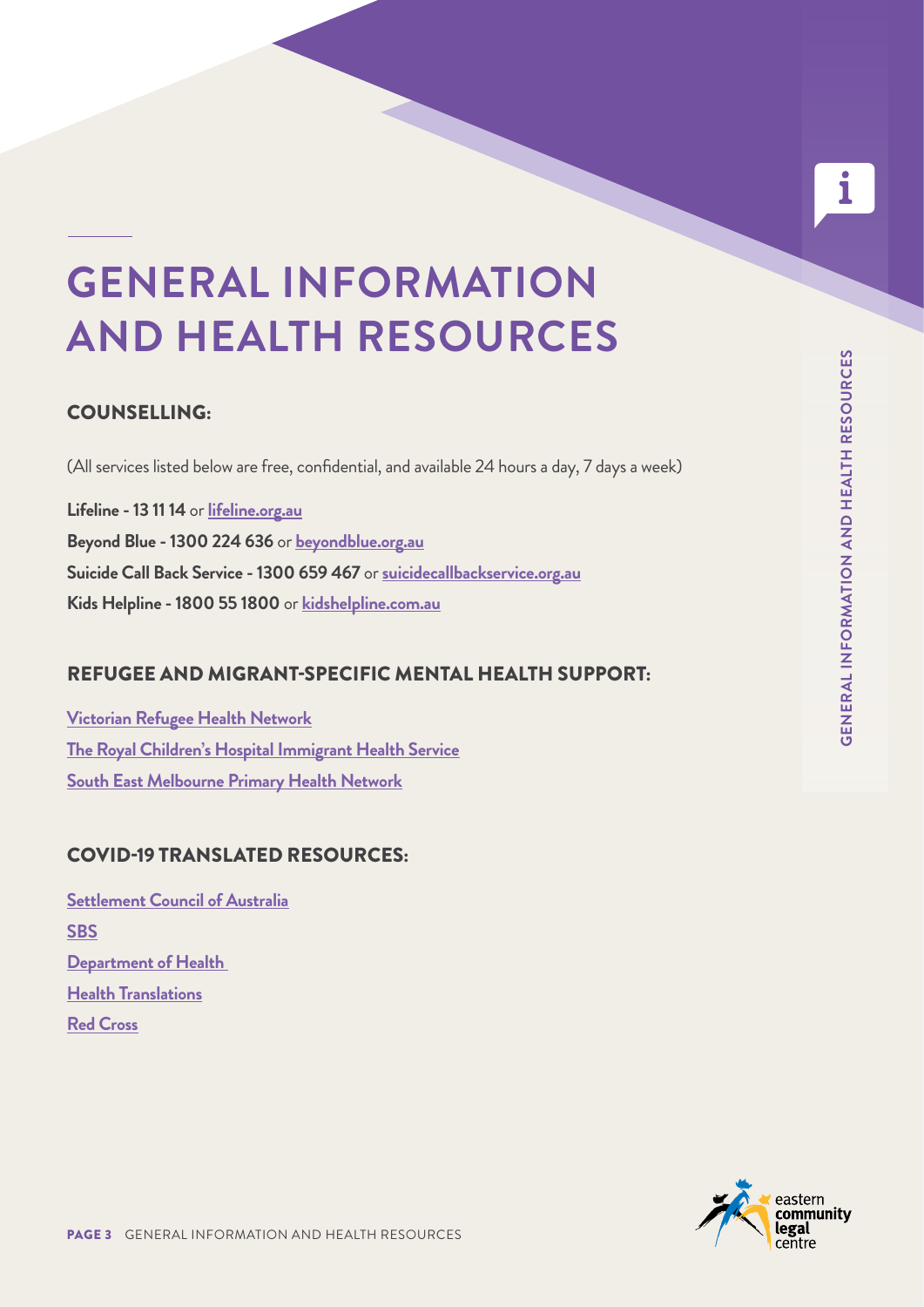

**FINANCIAL SUPPORT**

**FINANCIAL SUPPORT** 

## **FINANCIAL SUPPORT**

**[National Debt Hotline](https://ndh.org.au) –** free confidential, independent financial counselling service. **PH: 1800 007 007** (9:30-4:30pm Mon-Fri)

**[EACH – Community Health](https://www.each.com.au) PH: 1300 00 3224**

**[Social Security Rights Victoria](http://www.ssrv.org.au) –** provides legal information, advice, casework and representation services in relation to Centrelink matters and financial counselling services. **PH: 0419 793 652**

**Department of Social Services Support Line –** If you've lost income due to COVID-19, call the support line to find out what support you can access. **PH: 1300 653 227**

**Business Victoria Coronavirus hotline:** To find out how your business is affected by the COVID-19 restrictions, and to seek business advice and support please contact **13 22 15.**

**[A Business Support Fund](https://www.business.vic.gov.au/disputes-disasters-and-succession-planning/coronavirus-covid-19/coronavirus-business-support)** has been established. To be eligible for the \$10,000 grant, a business must employ people; been subject to closure or highly impacted by the new social distancing restrictions; have a turnover of more than \$75,000; have a payroll of less than \$650,000; hold an ABN (and held on 16 March 2020); and have been engaged in carrying out the operation of the business in Victoria on 16 March 2020.

**[Job Seeker Payment Program](https://www.servicesaustralia.gov.au/individuals/services/centrelink/jobseeker-payment)** - for employees and businesses that do not employ people.

**Victorian Small Business Commission –** If you are experiencing an issue with a landlord, agent, or tenant, please call or email the Commission's mediation service at **13 8722** or email **enquiries@vsbc.vic.gov.au.**



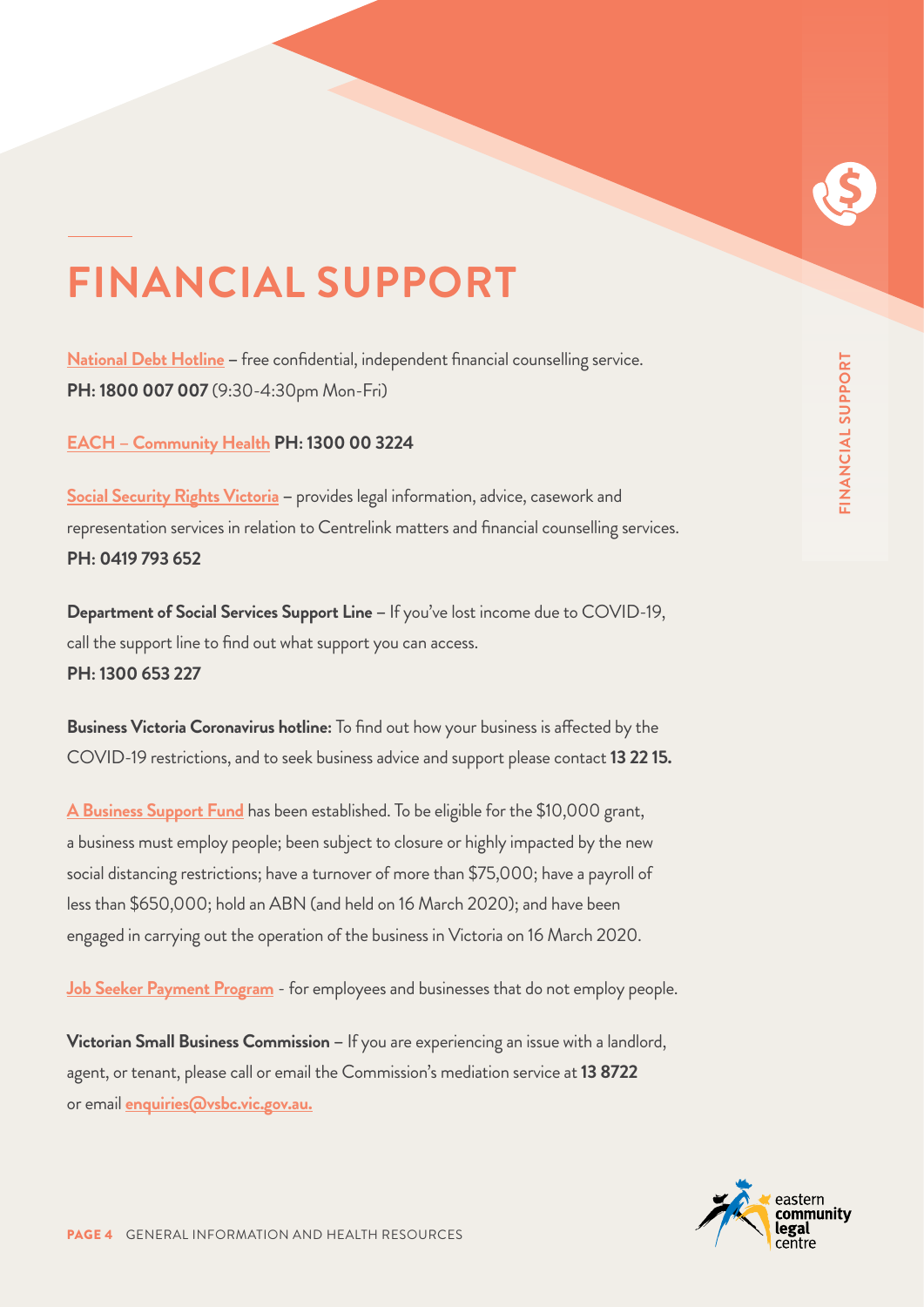

## **FINANCIAL SUPPORT**

**[Centrelink financial assistance:](https://www.servicesaustralia.gov.au/individuals/subjects/affected-coronavirus-covid-19/if-you-need-payment-coronavirus-covid-19)** information regarding what to do if you require Centrelink financial assistance.

**[How to register to make a claim](https://www.servicesaustralia.gov.au/individuals/subjects/affected-coronavirus-covid-19/if-you-need-payment-coronavirus-covid-19/how-register-your-intention-claim-centrelink-payment-coronavirus-covid-19)**

**[More financial support announced:](https://www.servicesaustralia.gov.au/individuals/news/more-financial-support-people-affected-coronavirus)** For people on eligible income support payments.

Please note: A one-off Crisis Payment is also available for people experiencing severe financial hardship, and who are either self-isolating or caring for someone who is self isolating. This payment represents one week of the person's base income support payment rate.

#### **EARLY RELEASE OF SUPERANNUATION:**

The government is allowing individuals affected by COVID-19 to access up to \$10,000 of their superannuation in 2019–20 and a further \$10,000 in 2020–21. Individuals will not need to pay tax on amounts released and the money they withdraw will not affect Centrelink or Veterans' Affairs payments.

From mid-April eligible individuals will be able to apply online through myGov to access up to \$10,000 of their superannuation before 1 July 2020. They will also be able to access up to a further \$10,000 from 1 July 2020 until 24 September 2020.

To apply for early release, you must satisfy any one or more of the following requirements: You are unemployed; you are eligible to receive a job seeker payment, youth allowance for jobseekers, parenting payment (which includes the single and partnered payments), special benefit or farm household allowance; on or after 1 January 2020, either: you were made redundant, your working hours were reduced by 20% or more, or, if you are a sole trader, your business was suspended or there was a reduction in your turnover of 20% or more.

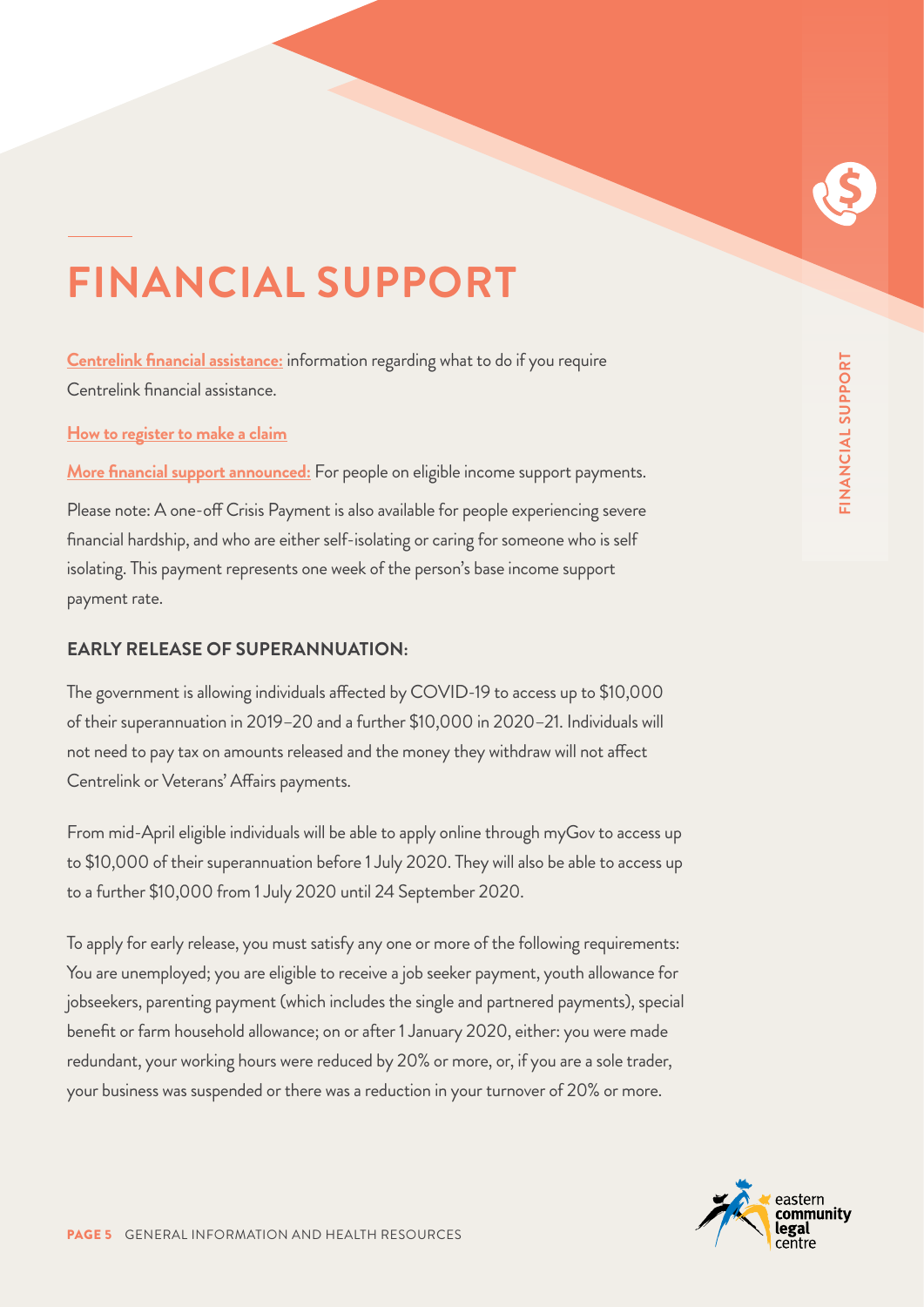## **FINANCIAL SUPPORT**

#### **GRANTS FOR ARTISTS AND CREATIVE ORGANISATIONS:**

[The City of Melbourne has announced \\$2 million in](https://www.melbourne.vic.gov.au/news-and-media/Pages/Grants-open-for-arts-organisations-affected-by-COVID-19.aspx) **grants for artists and creative organisations** affected by COVID-19.

**[The Australian Tax Office](https://www.ato.gov.au/Individuals/Dealing-with-disasters/In-detail/Specific-disasters/COVID-19/?=redirected_COVID)** has implemented a series of administrative measures to assist people experiencing financial hardship due to COVID-19. For more information.

**[Emergency relief packages:](https://www.premier.vic.gov.au/emergency-relief-packages-for-victorians-who-need-it-most/)** People in mandatory self-isolation who are running out of food and essential supplies and don't have friends and family to assist them can call the Coronavirus Hotline **(1800 675 398)** to access an emergency relief package. This package represents a two-week supply of essential goods, and will be delivered to the person' door.

The Global Hindu Association for Reform and Sustainable Society is also offering free meals to people in self-isolation in metropolitan Melbourne. There is a maximum of 4 portions per family, per day. Call **0434 470 095** or email **team@ghars.org.** Please allow 48 hours' notice for food orders.

**St Vincent de Paul's** also offers food assistance. Call **1800 305 330.**

The Salvation Army can provide emergency relief, including food and essential supplies, as well as a free, confidential financial counselling service. Call **1300 371 288.** For financial counselling, click on **[this link](https://www.salvationarmy.org.au/need-help/financial-assistance/financial-counselling/)** to search for the counsellor located closest to you.

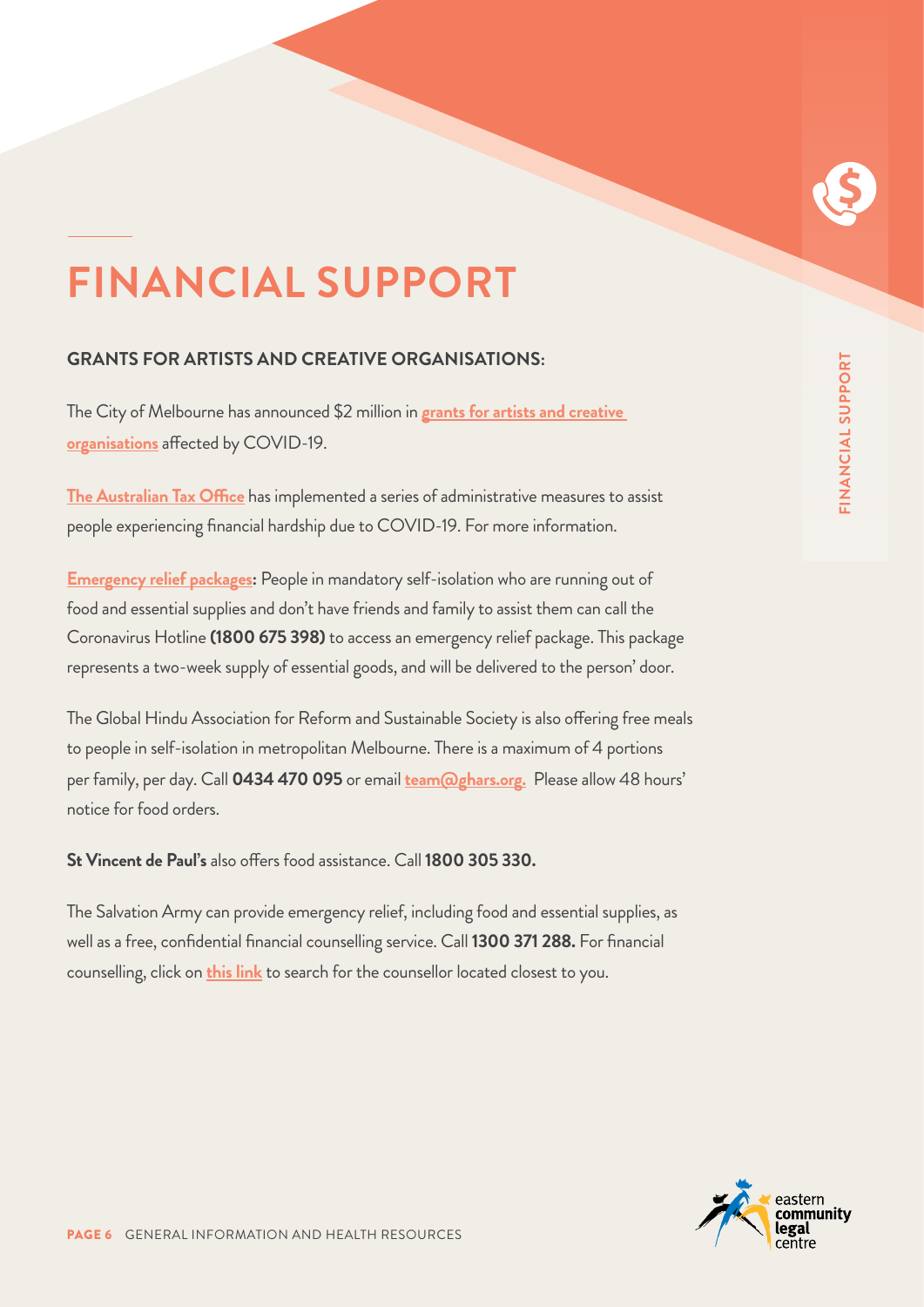

## **WORKER'S RIGHTS AND TENANCY ISSUES**

**[Migrant Worker's Centre -](https://www.migrantworkers.org.au/get_help)** For advice about an employment or workplace issue. Information is available in Chinese, English, Italian, Spanish, and Tamil. They've also developed some helpful resources for checking in on your neighbours, available **[here.](https://www.migrantworkers.org.au/english_resources)**

**[Young Worker's Centre -](http://www.youngworkers.org.au/covid_19_your_rights_at_work)** If you have questions about your employment rights, or simply need employment-related advice, please call **1800 714 754**. They also have a page with Frequently Asked Questions regarding worker's rights, which is available **[here.](http://www.youngworkers.org.au/covid_19_your_rights_at_work)**

**[Jobwatch](http://jobwatch.org.au) -** Employment Rights Legal Centre is a community legal centre that specialises in employment-related matters. Call **(03) 9662 1933**, or if in country Victoria, **1800 331 617.** 

**[Tenants Victoria](https://www.tenantsvic.org.au)** provides information, advice and legal representation to protect the rights of Victorians who rent their homes.

**[Fair Work Ombudsman –](https://coronavirus.fairwork.gov.au)** fact sheet about Coronavirus and Australian workplace laws.

**[Justice Connect](https://justiceconnect.org.au/resources/how-does-covid-19-affect-victorian-renters/)** an information page full of important information for renters.

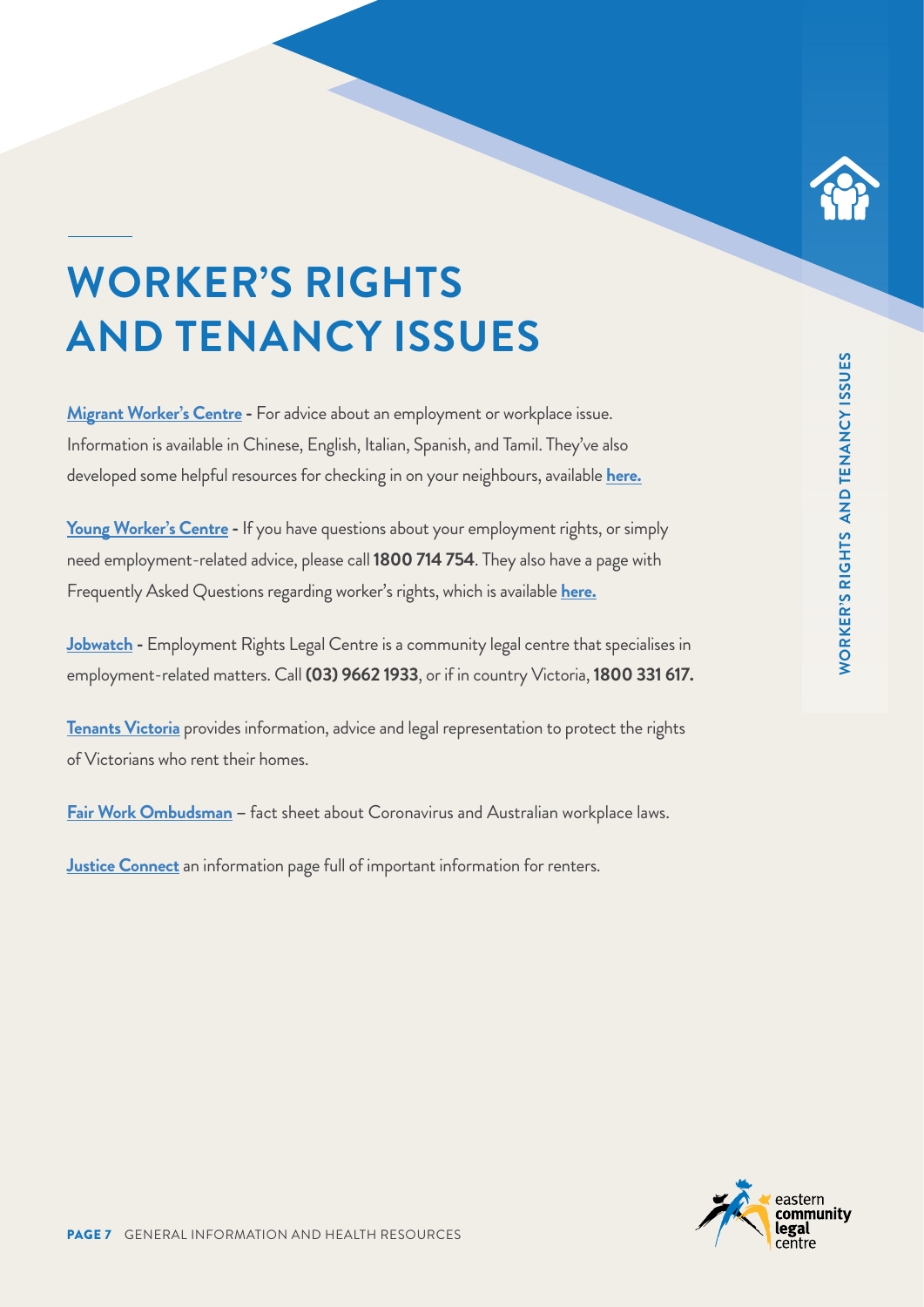

#### **LIST OF ORGANISATIONS**

Australian Government Department of Health - **https://www.health.gov.au/** Australian Tax Office - **https://www.ato.gov.au/** Australian Red Cross - **https://www.redcross.org.au/** Beyond Blue - **beyondblue.org.au** Business Victoria - **http://www.business.vic.gov.au/** City of Melbourne - **https://www.melbourne.vic.gov.au/Pages/home.aspx** Department of Health and Human Services - **https://www.dhhs.vic.gov.au/** Department of Social Services - **https://www.dss.gov.au/** EACH Community Health - **https://www.each.com.au/** Fair Work Ombudsman - **https://www.fairwork.gov.au/** Family Relationships Online - **https://www.familyrelationships.gov.au/** Headspace - **https://headspace.org.au/** Healthdirect - **https://www.healthdirect.gov.au/** Health Translations - **https://healthtranslations.vic.gov.au/** Jobwatch - Employment Rights Legal Centre - **http://jobwatch.org.au/** Justice Connect - **https://justiceconnect.org.au/** Kids Helpline - **kidshelpline.com.au** Lifeline - **lifeline.org.au**